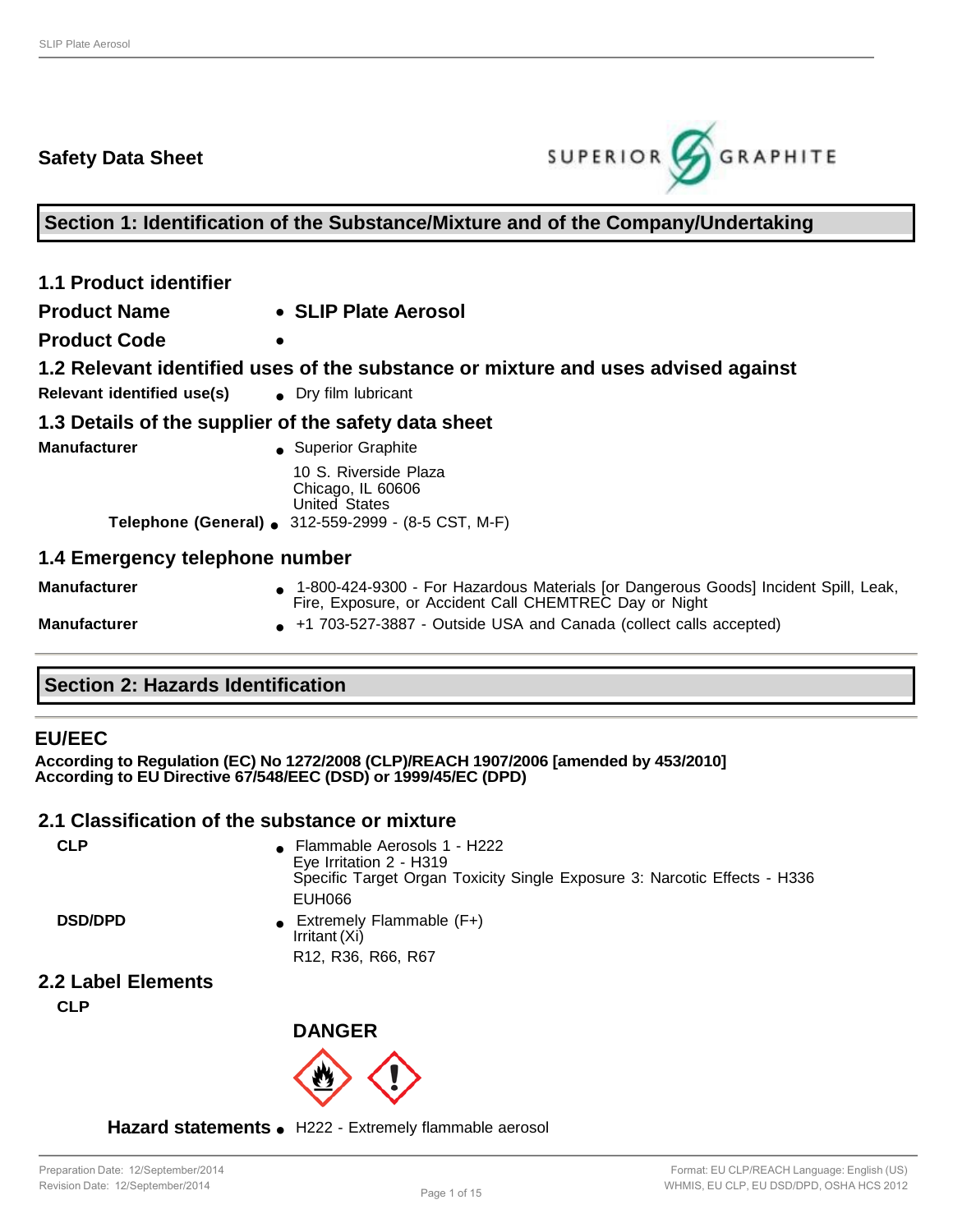| <b>United States (US)</b>                 |                                                                                                                                                                                                                                                                                                                                                                                                                                                                                                          |
|-------------------------------------------|----------------------------------------------------------------------------------------------------------------------------------------------------------------------------------------------------------------------------------------------------------------------------------------------------------------------------------------------------------------------------------------------------------------------------------------------------------------------------------------------------------|
| <b>DSD/DPD</b>                            | ● According to European Directive 1999/45/EC this material is considered dangerous.                                                                                                                                                                                                                                                                                                                                                                                                                      |
| 2.3 Other Hazards<br><b>CLP</b>           | According to Regulation (EC) No. 1272/2008 (CLP) this material is considered<br>hazardous.                                                                                                                                                                                                                                                                                                                                                                                                               |
|                                           | S16 - Keep away from sources of ignition - No Smoking.<br>S26 - In case of contact with eyes, rinse immediately with plenty of water and seek<br>medical advice.                                                                                                                                                                                                                                                                                                                                         |
|                                           | R36 - Irritating to eyes.<br>R66 - Repeated exposure may cause skin dryness or cracking.<br>R67 - Vapours may cause drowsiness and dizziness.<br>Safety phrases . S9 - Keep container in a well ventilated place                                                                                                                                                                                                                                                                                         |
|                                           | Risk phrases . R12 - Extremely flammable.                                                                                                                                                                                                                                                                                                                                                                                                                                                                |
| <b>DSD/DPD</b>                            |                                                                                                                                                                                                                                                                                                                                                                                                                                                                                                          |
|                                           | P410+P412 - Protect from sunlight. Do not expose to temperatures exceeding<br>50°C/122°F.<br>P405 - Store locked up.<br>P501 - Dispose of content and/or container in accordance with local, regional,<br>national, and/or international regulations.                                                                                                                                                                                                                                                    |
|                                           | comfortable for breathing.<br>P312 - Call a POISON CENTER or doctor/physician if you feel unwell.<br>P305+P351+P338 - IF IN EYES: Rinse cautiously with water for several minutes.<br>Remove contact lenses, if present and easy to do. Continue rinsing.<br>P337+P313 - If eye irritation persists: Get medical advice/attention.<br>Storage/Disposal • P403+P233 - Store in a well-ventilated place. Keep container tightly closed.                                                                    |
| <b>Prevention</b> $\bullet$<br>Response • | P210 - Keep away from heat, sparks, open flames and/or hot surfaces. - No smoking.<br>P211 - Do not spray on an open flame or other ignition source.<br>P251 - Pressurized container: Do not pierce or burn, even after use.<br>P261 - Avoid breathing mist/vapours/spray.<br>P264 - Wash thoroughly after handling.<br>P271 - Use only outdoors or in a well-ventilated area.<br>P280 - Wear eye/face protection,.<br>P304+P340 - IF INHALED: Remove victim to fresh air and keep at rest in a position |
| <b>Precautionary statements</b>           |                                                                                                                                                                                                                                                                                                                                                                                                                                                                                                          |
|                                           | H319 - Causes serious eye irritation<br>H336 - May cause drowsiness or dizziness<br>EUH066 - Repeated exposure may cause skin dryness or cracking.                                                                                                                                                                                                                                                                                                                                                       |

**According to OSHA 29 CFR 1910.1200 HCS**

### **2.1 Classification of the substance or mixture**

**OSHA HCS 2012** ● Flammable Aerosols 1 - H222 Eye Irritation 2 - H319 Specific Target Organ Toxicity Single Exposure 3: Narcotic Effects - H336 Germ Cell Mutagenicity 1B - H340 Reproductive Toxicity 2 - H361 Specific Target Organ Toxicity Repeated Exposure 1 - H372 Specific Target Organ Toxicity Repeated Exposure 2 - H373

### **2.2 Label elements OSHA HCS 2012**

### **DANGER**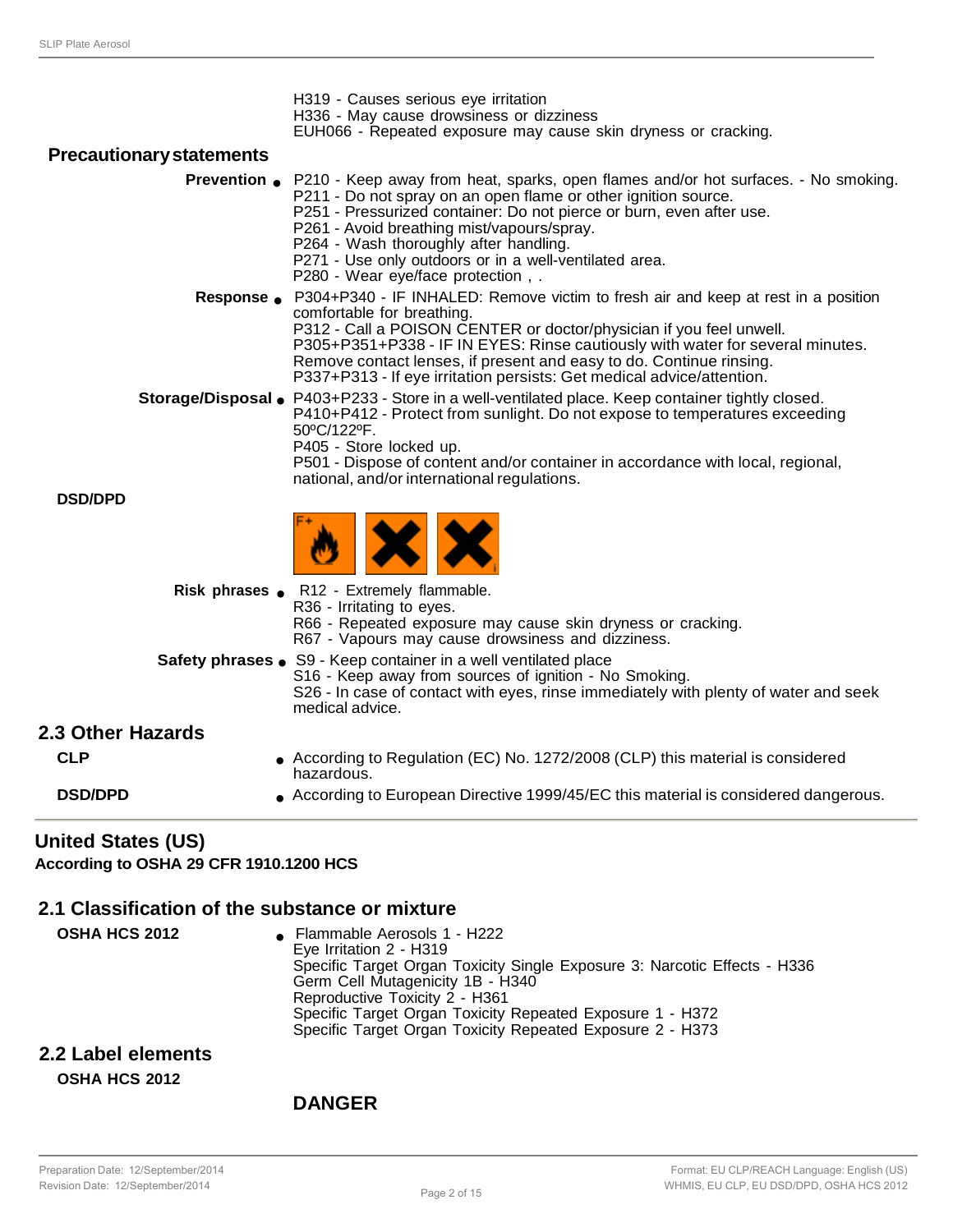

|                                 | Hazard statements . Extremely flammable aerosol - H222<br>Causes serious eye irritation - H319<br>May cause drowsiness or dizziness - H336<br>May cause genetic defects. - H340<br>Suspected of damaging fertility or the unborn child. - H361<br>Causes damage to organs - Central Nervous System (CNS) through prolonged or<br>repeated exposure via Inhalation - H372<br>May cause damage to organs - Lungs through prolonged or repeated exposure via<br>Inhalation - H373                                                                                                                                                                                         |
|---------------------------------|------------------------------------------------------------------------------------------------------------------------------------------------------------------------------------------------------------------------------------------------------------------------------------------------------------------------------------------------------------------------------------------------------------------------------------------------------------------------------------------------------------------------------------------------------------------------------------------------------------------------------------------------------------------------|
| <b>Precautionary statements</b> |                                                                                                                                                                                                                                                                                                                                                                                                                                                                                                                                                                                                                                                                        |
| <b>Prevention</b> •             | Obtain special instructions before use. - P201<br>Do not handle until all safety precautions have been read and understood. - P202<br>Keep away from heat, sparks, open flames and/or hot surfaces. - No smoking. - P210<br>Do not spray on an open flame or other ignition source. - P211<br>Pressurized container: Do not pierce or burn, even after use. - P251<br>Do not breathe mist/vapours/spray. - P260<br>Wash thoroughly after handling. - P264<br>Do not eat, drink or smoke when using this product. - P270<br>Use only outdoors or in a well-ventilated area. - P271<br>Wear protective gloves/protective clothing/eye protection/face protection. - P280 |
|                                 | <b>Response ●</b> IF INHALED: Remove victim to fresh air and keep at rest in a position comfortable for<br>breathing. - P304+P340<br>Call a POISON CENTER or doctor/physician if you feel unwell. - P312<br>IF IN EYES: Rinse cautiously with water for several minutes. Remove contact lenses,<br>if present and easy to do. Continue rinsing. - P305+P351+P338<br>If eye irritation persists: Get medical advice/attention. - P337+P313<br>IF exposed or concerned: Get medical advice/attention. - P308+P313<br>Get medical advice/attention if you feel unwell. - P314                                                                                             |
|                                 | Storage/Disposal Store in a well-ventilated place. Keep container tightly closed. - P403+P233<br>Protect from sunlight. Do not expose to temperatures exceeding 50°C/122°F. -<br>P410+P412<br>Store locked up. - P405<br>Dispose of content and/or container in accordance with local, regional, national, and/or<br>international regulations. - P501                                                                                                                                                                                                                                                                                                                 |
| 2.3 Other hazards               |                                                                                                                                                                                                                                                                                                                                                                                                                                                                                                                                                                                                                                                                        |
| <b>OSHA HCS 2012</b>            | • Under United States Regulations (29 CFR 1910.1200 - Hazard Communication<br>Standard), this product is considered hazardous.                                                                                                                                                                                                                                                                                                                                                                                                                                                                                                                                         |

### **Canada**

**According to WHMIS**

### **2.1 Classification of the substance or mixture**

- **WHMIS •** Flammable Aerosols B5 Other Toxic Effects - D2A Other Toxic Effects - D2B
- **2.2 Label elements WHMIS**



● Flammable Aerosols - B5 Other Toxic Effects - D2A Other Toxic Effects - D2B

# **2.3 Other hazards**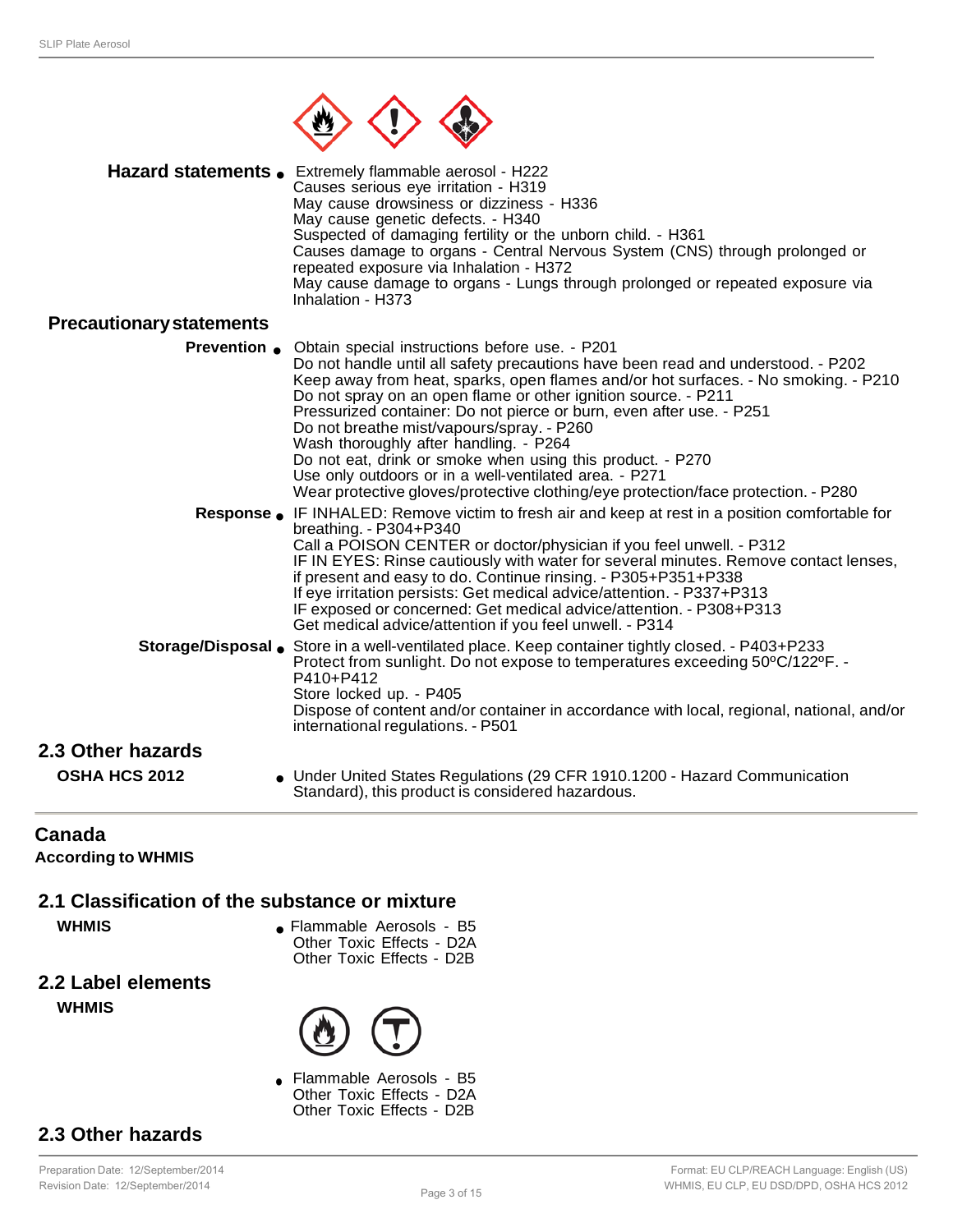**WHMIS •** In Canada, the product mentioned above is considered hazardous under the Workplace Hazardous Materials Information System (WHMIS).

# **Section 3 - Composition/Information on Ingredients**

### **3.1 Substances**

● Material does not meet the criteria of a substance in accordance with Regulation (EC) No 1272/2008.

### **3.2 Mixtures**

| <b>Composition</b>                               |                                                                                                        |                         |                                                                                                                                          |                                                                                                                                                                                                                                                                                                                                                                                                                            |                 |
|--------------------------------------------------|--------------------------------------------------------------------------------------------------------|-------------------------|------------------------------------------------------------------------------------------------------------------------------------------|----------------------------------------------------------------------------------------------------------------------------------------------------------------------------------------------------------------------------------------------------------------------------------------------------------------------------------------------------------------------------------------------------------------------------|-----------------|
| <b>Chemical Name</b>                             | <b>Identifiers</b>                                                                                     | %                       | <b>LD50/LC50</b>                                                                                                                         | <b>Classifications According to</b><br><b>Regulation/Directive</b>                                                                                                                                                                                                                                                                                                                                                         | <b>Comments</b> |
| Acetone                                          | CAS:67-64-1<br>EC.<br>Number:200-<br>662-2<br><b>EU Index:606-</b><br>$001 - 00 - 8$                   | < 45%                   | Inhalation-Rat<br>LC50 • 50100<br>mg/m <sup>3</sup> 8 Hour(s)<br>Ingestion/Oral-Rat<br>LD50 · 5800 mg/kg                                 | EU DSD/DPD: Annex VI, Table 3.2: F<br>R <sub>11</sub> Xi R <sub>36</sub> R <sub>66</sub> R <sub>67</sub><br>EU CLP: Annex VI, Table 3.1: Flam. Liq.<br>2, H226; Eye Irrit. 2, H319; STOT SE 3:<br><b>NDA</b><br>Narc., H336; EUH066<br>OSHA HCS 2012: Flam. Liq. 2; Eye Irrit.<br>2; STOT SE 3: Narc.                                                                                                                      |                 |
| Naphtha<br>(petroleum),<br>hydrotreated<br>light | CAS:64742-49-<br>$\Omega$<br><b>EC</b><br>Number:265-<br>$151 - 9$<br><b>EU Index:649-</b><br>328-00-1 | 10%<br><b>TO</b><br>30% | <b>NDA</b>                                                                                                                               | EU DSD/DPD: Annex VI, Table 3.2:<br>Contains < 0.1% benzene<br>Carc.Cat.2; R45 Muta.Cat.2; R46 Xn; R65<br>therefore carcinogen and<br>EU CLP: Annex VI, Table 3.1: Carc. 1B,<br>mutagen classifications<br>H350; Muta. 1B, H340; Asp. Tox. 1, H304<br>does not apply.<br><b>OSHA HCS 2012: Not Classified</b>                                                                                                              |                 |
| Graphite                                         | CAS:7782-42-5<br>EC<br>Number:231-<br>$955 - 3$                                                        | 10%<br><b>TO</b><br>25% | <b>NDA</b>                                                                                                                               | EU DSD/DPD: Self Classified: Xn R48/20<br><b>EU CLP: Self Classified: STOT RE 2</b><br>(Lungs, Inhl), H373<br>OSHA HCS 2012: STOT RE 2 (Lungs,<br>Inhl); Comb. Dust                                                                                                                                                                                                                                                        | <b>NDA</b>      |
| Propane                                          | CAS:74-98-6<br>EC<br>Number:200-<br>827-9<br><b>EU Index:601-</b><br>003-00-5                          | < 25%                   | <b>NDA</b>                                                                                                                               | EU DSD/DPD: Annex VI, Table 3.2: F+<br>R <sub>12</sub><br>EU CLP: Annex VI, Table 3.1: Flam. Gas<br><b>NDA</b><br>1, H220; Press. Gas - Comp., H280<br>OSHA HCS 2012: Flam. Gas 1; Press.<br>Gas - Comp.; Simp. Asphyx.                                                                                                                                                                                                    |                 |
| Toluene                                          | CAS: 108-88-3<br>EC<br>Number: 203-<br>$625 - 9$<br>EU Index:601-<br>$021 - 00 - 3$                    | 2.4%                    | Ingestion/Oral-Rat<br>LD50 · 636 mg/kg<br>Inhalation-Rat<br>LC50 • 49 g/m <sup>3</sup> 4<br>Hour(s)<br>Skin-Rabbit LD50 ·<br>14100 µL/kg | EU DSD/DPD: Annex VI, Table 3.2: F<br>R11 Xi R38 Xn R48/20-65 Repr.Cat.3 R63<br><b>R67</b><br>EU CLP: Annex VI, Table 3.1: Flam. Liq.<br>2, H225; Skin Irrit. 2, H315; Repr. 2,<br>H361d; STOT SE 3: Narc., H336; STOT<br>RE 2, H373; Asp. Tox. 1, H304<br>OSHA HCS 2012: Flam. Liq. 2; Acute<br>Tox. 4 (oral); Skin Irrit. 2; Eye Irrit. 2;<br>Muta. 1B; Repr. 2; STOT SE 3: Narc.;<br>STOT RE 1 (CNS, Inhl); Asp. Tox. 1 | <b>NDA</b>      |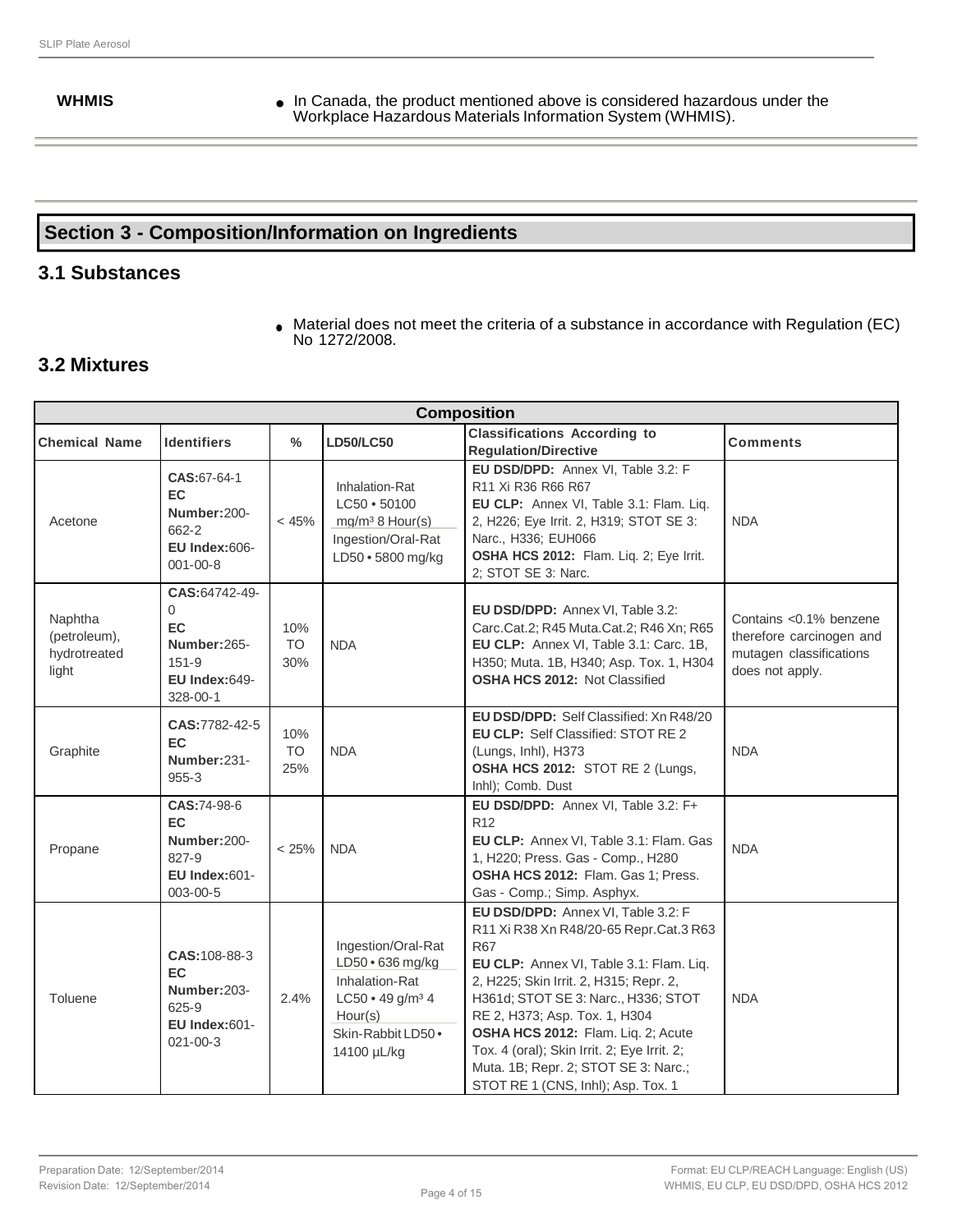| Quartz | <b>CAS: 14808-60-</b><br>EC<br>Number:238-<br>878-4 | 0.1% | <b>NDA</b> | <b>EU CLP:</b> Community workplace<br>exposure limit<br><b>OSHA HCS 2012:</b> Exposure limit(s) | <b>NDA</b> |
|--------|-----------------------------------------------------|------|------------|-------------------------------------------------------------------------------------------------|------------|
|--------|-----------------------------------------------------|------|------------|-------------------------------------------------------------------------------------------------|------------|

| <b>Section 4 - First Aid Measures</b>                                          |                                                                                                                                                                                                                                                                  |  |  |  |  |
|--------------------------------------------------------------------------------|------------------------------------------------------------------------------------------------------------------------------------------------------------------------------------------------------------------------------------------------------------------|--|--|--|--|
| 4.1 Description of first aid measures                                          |                                                                                                                                                                                                                                                                  |  |  |  |  |
| <b>Inhalation</b>                                                              | • IF INHALED: Remove victim to fresh air and keep at rest in a position comfortable for<br>breathing. If signs/symptoms continue, get medical attention. Administer oxygen if<br>breathing is difficult. Give artificial respiration if victim is not breathing. |  |  |  |  |
| <b>Skin</b>                                                                    | In case of contact with substance, immediately flush skin with running water for at<br>least 20 minutes. For minor skin contact, avoid spreading material on unaffected skin.<br>Get medical attention immediately if symptoms occur.                            |  |  |  |  |
| Eye                                                                            | In case of contact with substance, immediately flush eyes with running water for at<br>least 20 minutes. If eye irritation persists: Get medical advice/attention.                                                                                               |  |  |  |  |
| Ingestion                                                                      | • If swallowed, DO NOT induce vomiting. Get medical attention.                                                                                                                                                                                                   |  |  |  |  |
| 4.2 Most important symptoms and effects, both acute and delayed                |                                                                                                                                                                                                                                                                  |  |  |  |  |
| • Refer to Section 11 - Toxicological Information.                             |                                                                                                                                                                                                                                                                  |  |  |  |  |
| 4.3 Indication of any immediate medical attention and special treatment needed |                                                                                                                                                                                                                                                                  |  |  |  |  |
| Notos to Dhysician                                                             | All tractments should be based on ebserved signs and symptoms of distress in the                                                                                                                                                                                 |  |  |  |  |

### **Notes to Physician** ● All treatments should be based on observed signs and symptoms of distress in the patient. Consideration should be given to the possibility that overexposure to materials

|  | pationt. Concidentation chodia bo given to the |
|--|------------------------------------------------|
|  | other than this product may have occurred.     |

|  | <b>Section 5 - Firefighting Measures</b> |  |
|--|------------------------------------------|--|
|--|------------------------------------------|--|

# **5.1 Extinguishing media**

|                                                     | <b>Suitable Extinguishing Media .</b> LARGE FIRE: Water spray, fog or regular foam.<br>SMALL FIRES: Dry chemical, CO2, water spray or regular foam.                                                                                                                                                                                                                                                                                                                                                                                         |
|-----------------------------------------------------|---------------------------------------------------------------------------------------------------------------------------------------------------------------------------------------------------------------------------------------------------------------------------------------------------------------------------------------------------------------------------------------------------------------------------------------------------------------------------------------------------------------------------------------------|
| <b>Unsuitable Extinguishing</b><br>Media            | • No data available                                                                                                                                                                                                                                                                                                                                                                                                                                                                                                                         |
|                                                     | 5.2 Special hazards arising from the substance or mixture                                                                                                                                                                                                                                                                                                                                                                                                                                                                                   |
| <b>Unusual Fire and Explosion</b><br><b>Hazards</b> | • Closed containers may explode from internal pressure build-up when exposed to<br>extreme heat and discharge contents.<br>Vapors may travel to source of ignition and flash back.<br>Vapors may form explosive mixtures with air.<br>Overexposure to decomposition products may cause a health hazard. Symptoms may<br>not be immediately apparent. Obtain medical attention.                                                                                                                                                              |
| <b>Hazardous Combustion</b><br><b>Products</b>      | • On burning, may release carbon dioxide and carbon monoxide.                                                                                                                                                                                                                                                                                                                                                                                                                                                                               |
| 5.3 Advice for firefighters                         |                                                                                                                                                                                                                                                                                                                                                                                                                                                                                                                                             |
|                                                     | Structural firefighters' protective clothing provides limited protection in fire situations<br>ONLY; it is not effective in spill situations where direct contact with the substance is<br>possible.<br>Wear chemical protective clothing that is specifically recommended by the<br>manufacturer. It may provide little or no thermal protection.<br>Wear positive pressure self-contained breathing apparatus (SCBA).<br>Water may be used to cool containers to prevent pressure build-up and explosion<br>when exposed to extreme heat. |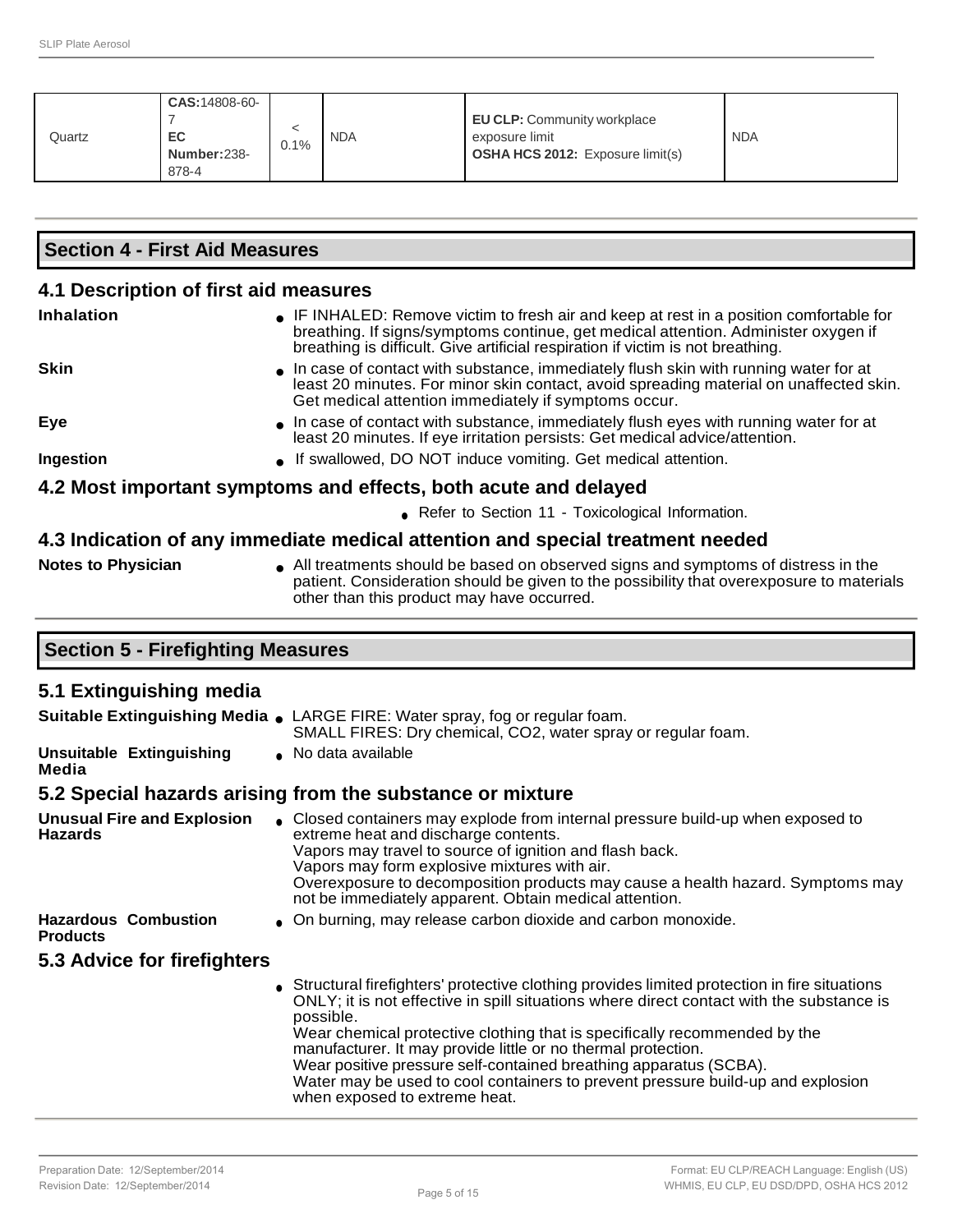### **Section 6 - Accidental Release Measures**

### **6.1 Personal precautions, protective equipment and emergency procedures**

- **Personal Precautions** Do not touch or walk through spilled material. Do not touch damaged containers or spilled material unless wearing appropriate protective clothing. Ventilate enclosed areas.
- **Emergency Procedures** ELIMINATE all ignition sources (no smoking, flares, sparks or flames in immediate area). As an immediate precautionary measure, isolate spill or leak area for at least 50 meters (150 feet) in all directions. Keep unauthorized personnel away. Stay upwind. Ventilate closed spaces before entering. Keep out of low areas.

### **6.2 Environmental precautions**

• Prevent entry into waterways and sewers.

### **6.3 Methods and material for containment and cleaning up**

**Containment/Clean-up Measures** ● Clean up area with absorbent material and place in closed containers for disposal.

### **6.4 Reference to other sections**

Refer to Section 8 - Exposure Controls/Personal Protection and Section 13 - Disposal Considerations.

### **Section 7 - Handling and Storage**

### **7.1 Precautions for safe handling**

**Handling Example 20 Table 6 Keep away from heat and ignition sources – No Smoking. Take precautionary** measures against static charges. All equipment used when handling the product must be grounded. Do not puncture or incinerate (burn) cans. Do not stick a pin, nail or any other sharp object into opening on top of can. Use only with adequate ventilation. Use good safety and industrial hygiene practices. Wear appropriate personal protective equipment, avoid direct contact. Do not breathe (dust, vapor or spray mist) Avoid contact with eyes, skin and clothing. Do not use near ignition sources such as sparks or open flames. Do not cut, drill or weld on containers. Even empty containers may contain residue that will support a flame or explode when exposed to a spark, flame or other source of ignition. Do not eat, drink or smoke when using this product. After handling wash hands thoroughly.

### **7.2 Conditions for safe storage, including any incompatibilities**

**Storage e** Store in a cool, dry, well-ventilated place. Keep away from heat, sparks, and flame. Do not store at temperatures >120º F

### **7.3 Specific end use(s)**

Refer to Section 1.2 - Relevant identified uses.

# **Section 8 - Exposure Controls/Personal Protection**

### **8.1 Control parameters**

| <b>Limits/Guidelines</b><br><b>Exposure</b> |                                                                        |                                            |                                        |                                        |                 |  |
|---------------------------------------------|------------------------------------------------------------------------|--------------------------------------------|----------------------------------------|----------------------------------------|-----------------|--|
|                                             | <b>OSHA</b><br>Result<br><b>ACGIH</b><br><b>NIOSH</b><br><b>Europe</b> |                                            |                                        |                                        |                 |  |
| Quartz<br>$(14808 - 60 - 7)$                | <b>TWAs</b>                                                            | $0.025$ mg/m3 TWA<br>(respirable fraction) | Not established                        | $0.05$ mg/m3 TWA<br>(respirable dust)  | Not established |  |
| Toluene<br>$(108-88-3)$                     | <b>STELS</b>                                                           | Not established                            | 100 ppm STEL; 384 mg/m3<br><b>STEL</b> | 150 ppm STEL; 560 mg/m3<br><b>STEL</b> | Not established |  |
|                                             | <b>TWAs</b>                                                            | 20 ppm TWA                                 | 50 ppm TWA; 192 mg/m3<br>TWA           | 100 ppm TWA; 375 mg/m3<br><b>TWA</b>   | 200 ppm TWA     |  |
|                                             |                                                                        | Ceilings   Not established                 | Not established                        | Not established                        | 300 ppm Ceiling |  |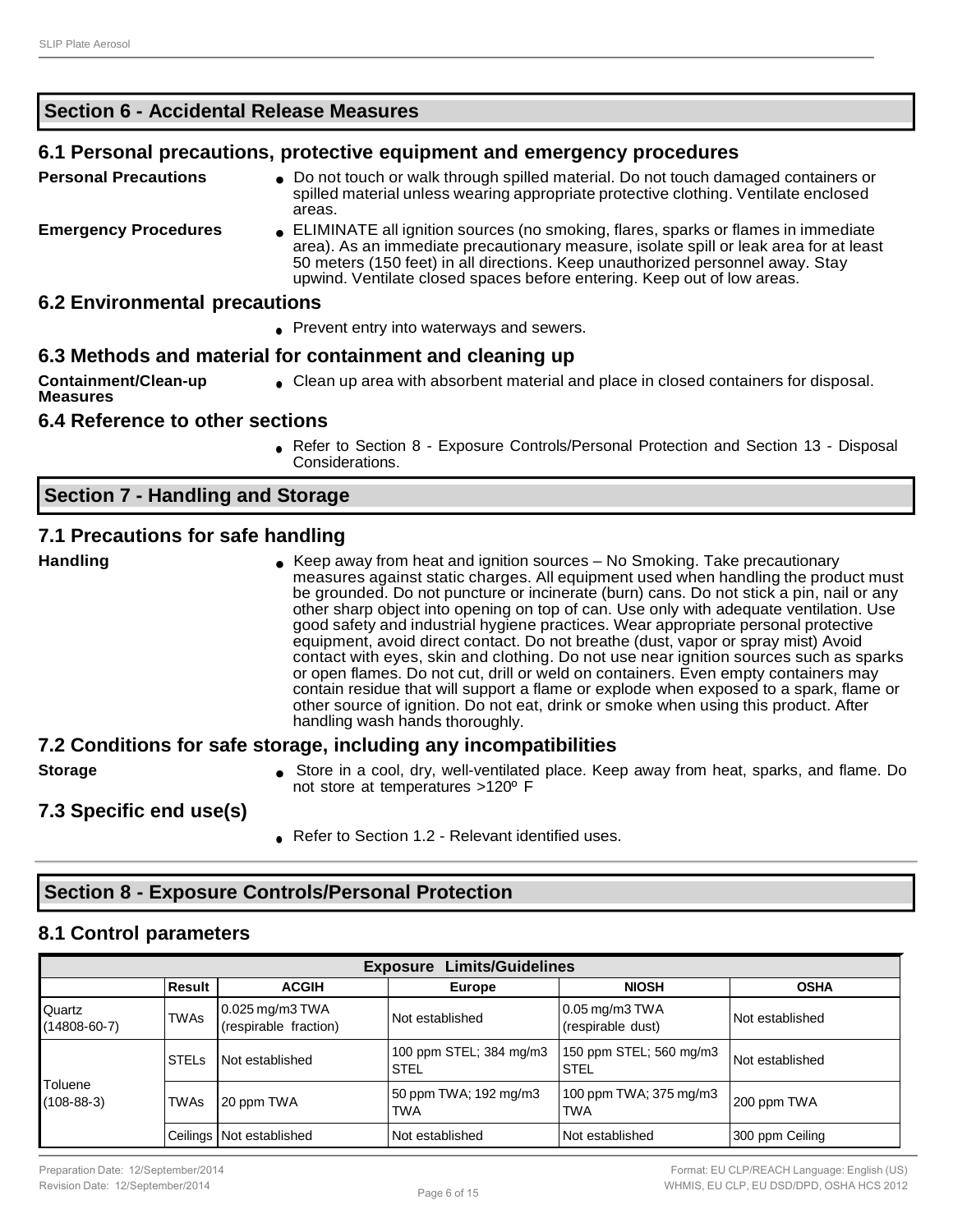| Graphite as<br>Particulates not<br>otherwise<br>classified (PNOC) | TWAs         | 2 mg/m3 TWA (all forms<br>except graphite fibers,<br>respirable fraction)     | Not established | 2.5 mg/m3 TWA (natural,<br>respirable dust) | 15 mg/m3 TWA (synthetic,<br>total dust); 5 mg/m3 TWA<br>(synthetic, respirable<br>fraction) |
|-------------------------------------------------------------------|--------------|-------------------------------------------------------------------------------|-----------------|---------------------------------------------|---------------------------------------------------------------------------------------------|
| Propane (74-98-<br>$ 6\rangle$                                    | <b>TWAs</b>  | 1000 ppm TWA (listed<br>under Aliphatic<br>hydrocarbon gases:<br>Alkane C1-4) | Not established | 1000 ppm TWA; 1800<br>mg/m3 TWA             | 1000 ppm TWA; 1800<br>mg/m3 TWA                                                             |
| Acetone (67-64-                                                   | <b>TWAs</b>  | 500 ppm TWA                                                                   | Not established | 250 ppm TWA; 590 mg/m3<br><b>TWA</b>        | 1000 ppm TWA; 2400<br>mg/m3 TWA                                                             |
| 1)                                                                | <b>STELs</b> | 750 ppm STEL                                                                  | Not established | Not established                             | Not established                                                                             |

### **8.2 Exposure controls**

**Engineering Measures/Controls** ● Good general ventilation should be used. Ventilation rates should be matched to conditions. If applicable, use process enclosures, local exhaust ventilation, or other engineering controls to maintain airborne levels below recommended exposure limits. If exposure limits have not been established, maintain airborne levels to an acceptable level.

### **Personal Protective Equipment**

| <b>Respiratory</b>                        | • Follow the OSHA respirator regulations found in 29 CFR 1910.134 or European<br>Standard EN 149. Use a NIOSH/MSHA or European Standard EN 149 approved<br>respirator if exposure limits are exceeded or symptoms are experienced. |
|-------------------------------------------|------------------------------------------------------------------------------------------------------------------------------------------------------------------------------------------------------------------------------------|
| Eye/Face                                  | • Wear safety goggles.                                                                                                                                                                                                             |
| <b>Skin/Body</b>                          | • Wear protective clothing and gloves.                                                                                                                                                                                             |
| <b>Environmental Exposure</b><br>Controls | Controls should be engineered to prevent release to the environment, including<br>procedures to prevent spills, atmospheric release and release to waterways.                                                                      |
| Key to abbreviations                      |                                                                                                                                                                                                                                    |

#### **Key to abbreviations**

OSHA = Occupational Safety and Health Administration

ACGIH = American Conference of Governmental Industrial Hygiene STEL = Short Term Exposure Limits are based on 15-minute exposures NIOSH = National Institute of Occupational Safety and Health TWA = Time-Weighted Averages are based on 8h/day, 40h/week exposures

# **Section 9 - Physical and Chemical Properties**

# **9.1 Information on Physical and Chemical Properties**

| <b>Material Description</b>       |              |                             |                              |
|-----------------------------------|--------------|-----------------------------|------------------------------|
| <b>Physical Form</b>              | Aerosol      | Appearance/Description      | Aerosol with a solvent odor. |
| Color                             | Data lacking | Odor                        | Solvent                      |
| Odor Threshold                    | Data lacking |                             |                              |
| <b>General Properties</b>         |              |                             |                              |
| <b>Boiling Point</b>              | Data lacking | <b>Melting Point</b>        | Data lacking                 |
| Decomposition Temperature         | Data lacking | pH                          | Not relevant                 |
| Specific Gravity/Relative Density | Data lacking | <b>Water Solubility</b>     | <b>Slightly Soluble</b>      |
| Viscosity                         | Data lacking | <b>Explosive Properties</b> | Data lacking                 |
| <b>Oxidizing Properties:</b>      | Data lacking |                             |                              |
| <b>Volatility</b>                 |              |                             |                              |
| Vapor Pressure                    | Data lacking | Vapor Density               | Data lacking                 |
| <b>Evaporation Rate</b>           | Data lacking |                             |                              |
| Flammability                      |              |                             |                              |
| <b>Flash Point</b>                | Not relevant | UEL                         | Not relevant                 |
| LEL                               | Not relevant | Autoignition                | Data lacking                 |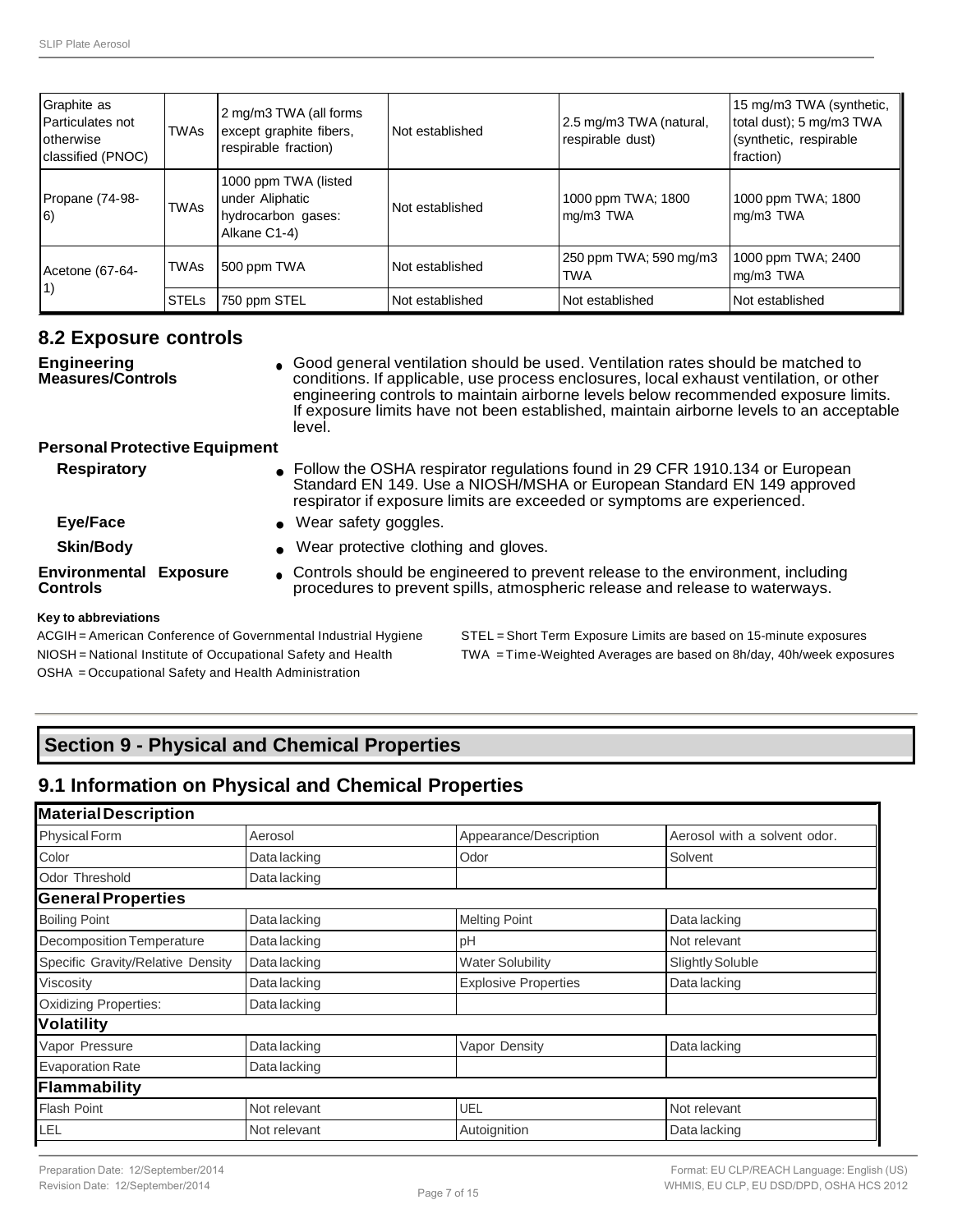| Flammability (solid, gas)                          | Data lacking |  |
|----------------------------------------------------|--------------|--|
| Environmental                                      |              |  |
| Octanol/Water Partition coefficient   Data lacking |              |  |

### **9.2 Other Information**

**Section 10: Stability and Reactivity**

● No additional physical and chemical parameters noted.

| <b>10.1 Reactivity</b>                  |                                                              |
|-----------------------------------------|--------------------------------------------------------------|
|                                         | No dangerous reaction known under conditions of normal use.  |
| <b>10.2 Chemical stability</b>          |                                                              |
|                                         | • Stable                                                     |
| 10.3 Possibility of hazardous reactions |                                                              |
|                                         | Hazardous polymerization will not occur.                     |
| 10.4 Conditions to avoid                |                                                              |
|                                         | Heat, sparks, open flames. Incompatible materials.           |
| 10.5 Incompatible materials             |                                                              |
|                                         | • Strong oxidizing agents, acids, and alkalis.               |
| 10.6 Hazardous decomposition products   |                                                              |
|                                         | • On burning may release carbon dioxide and carbon monoxide. |
|                                         |                                                              |

# **Section 11 - Toxicological Information**

# **11.1 Information on toxicological effects**

|                        |                | <b>Components</b>                                                                                                                                                                                                                                                                                                                                                                                                                                                                                                                                                                                                                                                                                                                                                                                                                                                                                                                                                                                                                                                                                                                                                                                                                                                                                                                                                                                                                                                                                                                                                                                                                                                                                                                                                                                                             |
|------------------------|----------------|-------------------------------------------------------------------------------------------------------------------------------------------------------------------------------------------------------------------------------------------------------------------------------------------------------------------------------------------------------------------------------------------------------------------------------------------------------------------------------------------------------------------------------------------------------------------------------------------------------------------------------------------------------------------------------------------------------------------------------------------------------------------------------------------------------------------------------------------------------------------------------------------------------------------------------------------------------------------------------------------------------------------------------------------------------------------------------------------------------------------------------------------------------------------------------------------------------------------------------------------------------------------------------------------------------------------------------------------------------------------------------------------------------------------------------------------------------------------------------------------------------------------------------------------------------------------------------------------------------------------------------------------------------------------------------------------------------------------------------------------------------------------------------------------------------------------------------|
| Quartz $(<$<br>$0.1\%$ | 14808-<br>60-7 | Inhalatiblamster TCLo • 3 mg/m <sup>3</sup> 6 Hour(s) 78 Week(s)-Intermittent; Lungs, Thorax, or<br><b>Multi-dose Toxicity:</b><br>Respiration: Fibrosis (interstitial); Lungs, Thorax, or Respiration: Changes in lung weight; InhalationRat TCLo . 80<br>mg/m <sup>3</sup> 26 Week(s)-Intermittent; Lungs, Thorax, or Respiration:Fibrosis, focal (pneumoconiosis); Blood:Changes in<br>spleen; Immunological Including Allergic:Decrease in cellular immune response;<br>Tumorigen / Carcinogen:<br>Inhalati&at TCLo • 50 mg/m <sup>3</sup> 6 Hour(s) 71 Week(s)-Intermittent; Tumorigenic: Carcinogenic<br>by RTECS criteria; Liver.Tumors                                                                                                                                                                                                                                                                                                                                                                                                                                                                                                                                                                                                                                                                                                                                                                                                                                                                                                                                                                                                                                                                                                                                                                                |
| Toluene<br>$(2.4\%)$   | 108-88-<br>3   | Acute Toxicity: Ingestion/ORaht LD50 • 636 mg/kg; InhalationRat LC50 • 49 g/m <sup>3</sup> 4 Hour(s); InhalationHuman TCLo • 1500<br>mg/m <sup>3</sup> 8 Hour(s); Sense Organs and Special Senses: Eye: Lacrimation; Sense Organs and Special<br>Senses: Eye: Conjunctive irritation; Behavioral: Ataxia; InhalationHuman TCLo • 200 ppm; Brain and<br>Coverings: Recordings from specific areas of CNS; Behavioral: Antipsychotic; Blood: Changes in bone marrow not<br>included above; InhalationMan TCLo . 50 ppm; Kidney, Ureter, and Bladder. Other changes in urine composition; Skin<br>Rabbit LD50 • 14100 µL/kg;<br>Irritation:<br>ERabbit • 2 mg 24 Hour(s) • Severe irritation; SkirRabbit • 20 mg 24 Hour(s) • Moderate irritation;<br><b>Multi-dose Toxicity:</b><br>Inhalationbuse TCLo • 250 ppm 4 Day(s)-Continuous; Behavioral: Convulsions or effect on<br>seizure threshold; Behavioral:Abuse; InhalationMouse TCLo . 50 ppm 12 Week(s)-Intermittent; Brain and<br>Coverings: Other degenerative changes; InhalationRat TCLo • 10 ppm 6 Hour(s) 13 Week(s)-Intermittent; Brain and<br>Coverings: Other degenerative changes; Biochemical: Enzyme inhibition, induction, or change in blood or tissue<br>levels: Multiple enzyme effects;<br>Mutagen:<br>Micronucleus testngestion/Oral-Mouse • 200 mg/kg; Sister chromatid exchange Inhalation-Human • 252 µg/L<br>19 Year(s); Cytogenetic analysis Inhalation-Rat • 5400 µg/m <sup>3</sup> 16 Week(s)-Intermittent;<br>Inhalationhouse TCLo . 500 mg/m <sup>3</sup> 24 Hour(s)(6-13D preg); Reproductive Effects: Effects on Embryo or<br>Reproductive:<br>Fetus:Fetotoxicity (except death, e.g., stunted fetus); InhalationMouse TCLo . 200 ppm 7 Hour(s)(7-16D preg);<br>Reproductive Effects: Specific Developmental Abnormalities: Urogenital system |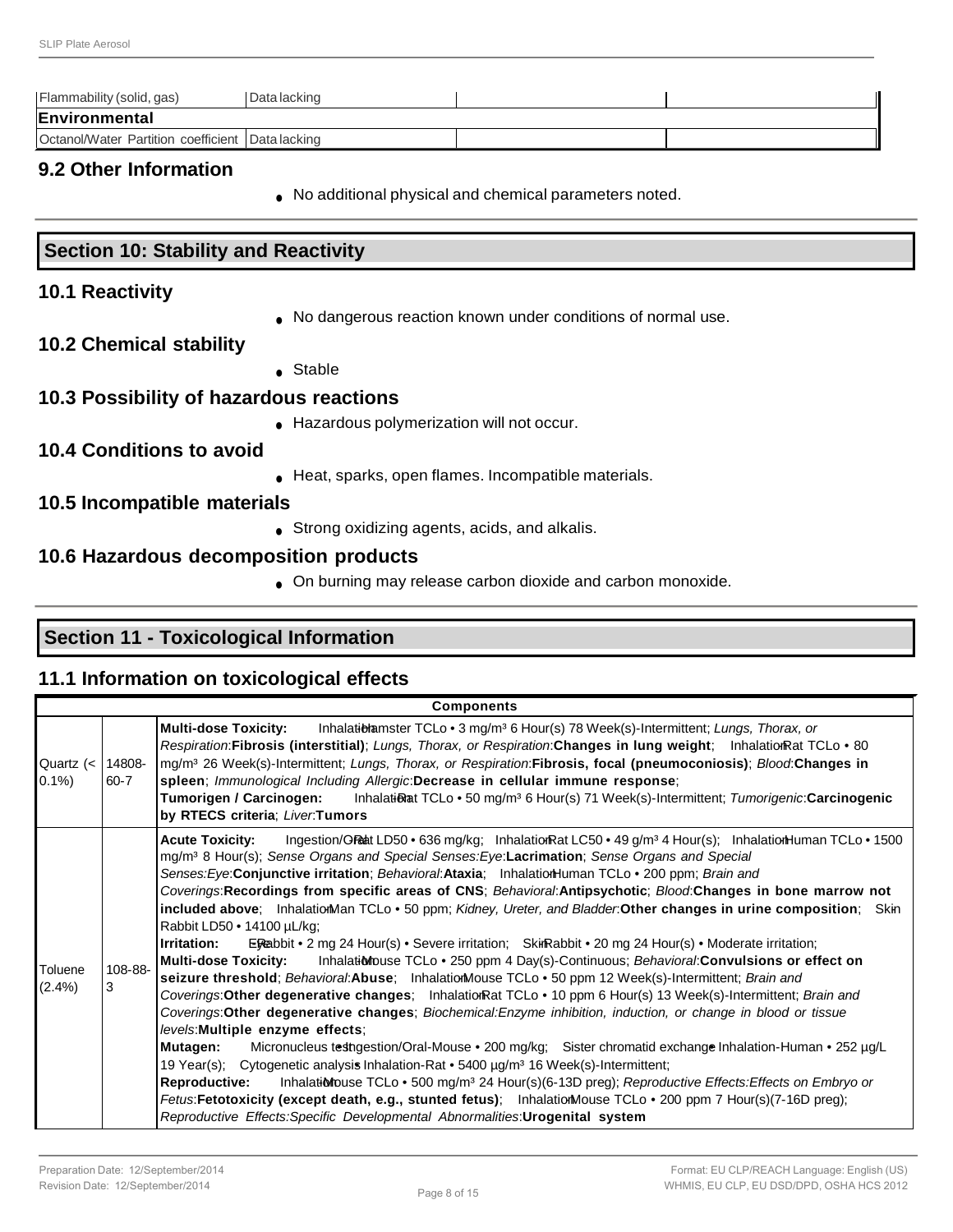|            |        | Ingestion/GReat LD50 $\bullet$ 5800 mg/kg: Inhalation Rat LC50 $\bullet$ 50100 mg/m <sup>3</sup> :<br><b>Acute Toxicity:</b> |
|------------|--------|------------------------------------------------------------------------------------------------------------------------------|
| Acetone    | 67-64- | Irritation:<br><b>ERabbit • 20 mg • Severe irritation:</b> SkirRabbit • 395 mg-Open • Mild irritation:                       |
| $(< 45\%)$ |        | Inhalational TCLo • 11000 ppm (6-19D preg); Reproductive Effects: Specific Developmental<br><b>Reproductive:</b>             |
|            |        | Abnormalities: Other developmental abnormalities                                                                             |

| <b>GHS Properties</b>            | <b>Classification</b>                                                                                                                                                    |  |  |
|----------------------------------|--------------------------------------------------------------------------------------------------------------------------------------------------------------------------|--|--|
| <b>Acute toxicity</b>            | EU/CLP . Data lacking<br>OSHA HCS 2012 . Data lacking                                                                                                                    |  |  |
| <b>Aspiration Hazard</b>         | EU/CLP . Data lacking<br>OSHA HCS 2012 . Data lacking                                                                                                                    |  |  |
| Carcinogenicity                  | EU/CLP . Data lacking<br>OSHA HCS 2012 . Data lacking                                                                                                                    |  |  |
| <b>Germ Cell Mutagenicity</b>    | EU/CLP . Data lacking<br>OSHA HCS 2012 . Germ Cell Mutagenicity 1B                                                                                                       |  |  |
| Skin corrosion/Irritation        | EU/CLP . Data lacking<br>OSHA HCS 2012 . Data lacking                                                                                                                    |  |  |
| Skin sensitization               | EU/CLP . Data lacking<br>OSHA HCS 2012 . Data lacking                                                                                                                    |  |  |
| <b>STOT-RE</b>                   | EU/CLP . Data lacking<br>OSHA HCS 2012 · Specific Target Organ Toxicity Repeated Exposure 1; Specific<br>Target Organ Toxicity Repeated Exposure 2                       |  |  |
| <b>STOT-SE</b>                   | EU/CLP · Specific Target Organ Toxicity Single Exposure 3: Narcotic Effects<br><b>OSHA HCS 2012 •</b> Specific Target Organ Toxicity Single Exposure 3: Narcotic Effects |  |  |
| <b>Toxicity for Reproduction</b> | EU/CLP . Data lacking<br>OSHA HCS 2012 . Toxic to Reproduction 2                                                                                                         |  |  |
| <b>Respiratory sensitization</b> | EU/CLP . Data lacking<br>OSHA HCS 2012 . Data lacking                                                                                                                    |  |  |
| Serious eye damage/Irritation    | <b>EU/CLP</b> • Eye Irritation 2<br>OSHA HCS 2012 . Eye Irritation 2                                                                                                     |  |  |

# **Potential Health Effects**

**Inhalation**

**Acute (Immediate) ••** May affect the central nervous system. Symptoms may include dizziness, drowsiness, lethargy, coma and death.

**Chronic (Delayed)** ● Repeated and prolonged inhalation may result in impaired lung function. Repeated or proplonged exposure may cause hyperactive reflexes, peripheral neuropathy, ataxia, personality changes, tremors, headaches, emotional liability, cognitive dysfunction and memory loss. Toluene abuse or sniffing may cause liver, kidney and central nervous system damage. Toluene may also cause sensitization to epinephrine or other adrenalin like agents.

### **Skin**

- **Acute (Immediate)** May cause mild irritation.
- **Chronic (Delayed)** Contact may dry the skin prolonged contact may cause irritation. Solvent action can dry and defate the skin causing skin to crack, leading to dermatitis.

### **Eye**

| Acute (Immediate)        | • Causes serious eve irritation. |
|--------------------------|----------------------------------|
| <b>Chronic (Delayed)</b> | • No data available              |
| Ingestion                |                                  |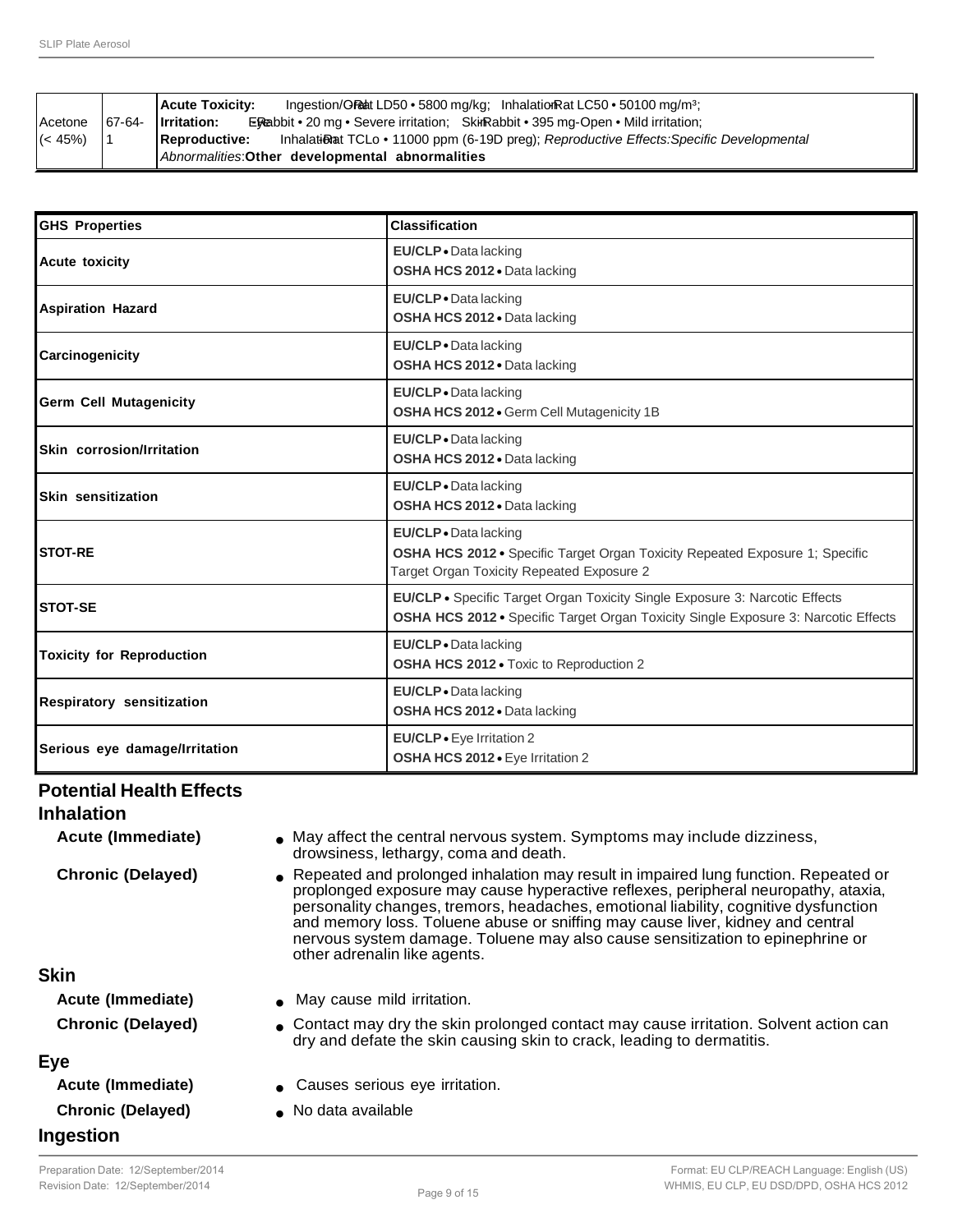**Acute (Immediate) •** Under normal conditions of use, no health effects are expected.

### **Chronic (Delayed)** ● No data available

**Mutagenic Effects** • Repeated and prolonged exposure may cause mutagenic effects.

| <b>Carcinogenic Effects</b>      |            |                      |                        |  |  |
|----------------------------------|------------|----------------------|------------------------|--|--|
| <b>NTP</b><br><b>IARC</b><br>CAS |            |                      |                        |  |  |
| <b>Quartz</b>                    | 14808-60-7 | Group 1-Carcinogenic | Known Human Carcinogen |  |  |

**Reproductive Effects** • Repeated and prolonged exposure may affect the reproductive system.

#### **Key to abbreviations**

LC = Lethal Concentration LD = Lethal Dose

TC= Toxic Concentration

| <b>Section 12 - Ecological Information</b> |  |
|--------------------------------------------|--|
| .                                          |  |

### **12.1 Toxicity**

• Data lacking.

### **12.2 Persistence and degradability**

● Material data lacking.

### **12.3 Bioaccumulative potential**

- Material data lacking.
- **12.4 Mobility in Soil**
- Material data lacking.

### **12.5 Results of PBT and vPvB assessment**

- No PBT and vPvB assessment has been conducted.
- **12.6 Other adverse effects**
	- No studies have been found.

### **Section 13 - Disposal Considerations**

### **13.1 Waste treatment methods**

**Product waste • Dispose of content and/or container in accordance with local, regional, national, and/or container in accordance with local, regional, national, and/or** international regulations.

- 
- **Packaging waste Dispose of content and/or container in accordance with local, regional, national, and/or container in accordance with local, regional, national, and/or** international regulations.

### **Section 14 - Transport Information**

|                 | <b>14.1 UN</b><br>number | 14.2 UN proper<br>shipping name | 14.3 Transport hazard<br>class(es) | 14.4 Packing<br>group | <b>14.5 Environmental</b><br>hazards |
|-----------------|--------------------------|---------------------------------|------------------------------------|-----------------------|--------------------------------------|
| <b>DOT</b>      | <b>NDA</b>               | Consumer Commodity, ORM-D       | <b>NDA</b>                         | <b>NDA</b>            | <b>NDA</b>                           |
| <b>TDG</b>      | <b>NDA</b>               | CONSUMER COMMODITY,<br>ORM-D    | <b>NDA</b>                         | <b>NDA</b>            | <b>NDA</b>                           |
| <b>IMO/IMDG</b> | UN1950                   | AEROSOLS, FLAMMABLE             |                                    | NDA                   | <b>NDA</b>                           |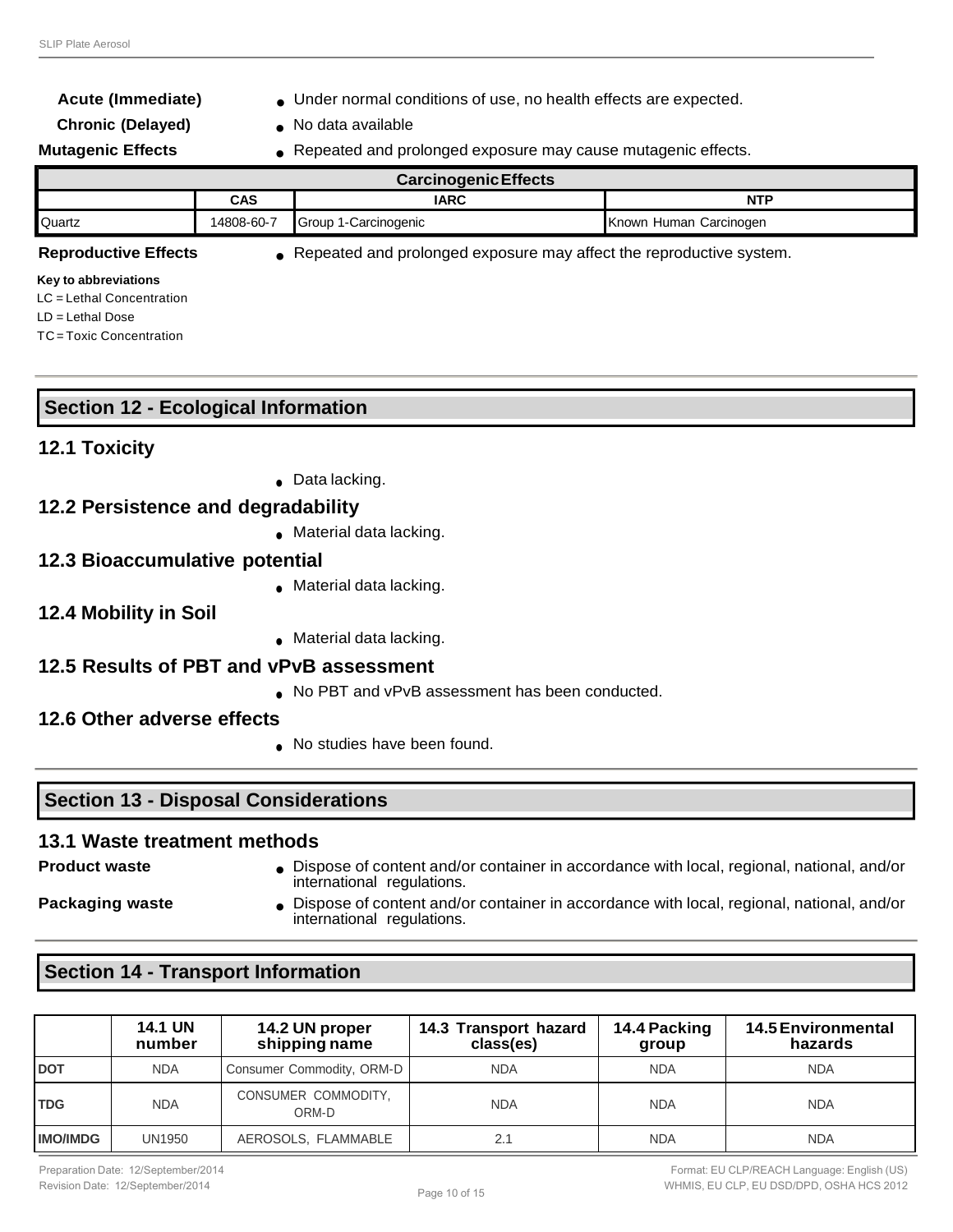| 14.6 Special precautions for<br>None specified.<br>$\bullet$<br>user<br>$\bullet$ Data lacking.<br>14.7 Transport in bulk<br>according to Annex II of<br>MARPOL 73/78 and the IBC<br>Code | <b>IATA/ICAO</b><br><b>UN1950</b> | Aerosols, flammable | 2.1 | <b>NDA</b> | <b>NDA</b> |
|-------------------------------------------------------------------------------------------------------------------------------------------------------------------------------------------|-----------------------------------|---------------------|-----|------------|------------|
|                                                                                                                                                                                           |                                   |                     |     |            |            |
|                                                                                                                                                                                           |                                   |                     |     |            |            |

# **Section 15 - Regulatory Information**

# **15.1 Safety, health and environmental regulations/legislation specific for the substance or mixture**

### **SARA Hazard Classifications** ● Acute, Chronic, Fire, Pressure(Sudden Release of)

| <b>Inventory</b>                              |            |                   |                    |                  |                  |
|-----------------------------------------------|------------|-------------------|--------------------|------------------|------------------|
| Component                                     | <b>CAS</b> | <b>Canada DSL</b> | <b>Canada NDSL</b> | <b>EU EINECS</b> | <b>EU ELNICS</b> |
| Acetone                                       | 67-64-1    | Yes               | No                 | Yes              | <b>No</b>        |
| Graphite                                      | 7782-42-5  | Yes               | No                 | Yes              | <b>No</b>        |
| Naphtha<br>(petroleum),<br>hydrotreated light | 64742-49-0 | Yes               | No                 | Yes              | No               |
| Propane                                       | 74-98-6    | Yes               | No                 | Yes              | No               |
| Quartz                                        | 14808-60-7 | Yes               | No                 | Yes              | No               |
| Toluene                                       | 108-88-3   | Yes               | No                 | Yes              | No               |

### **Canada**

| ⊺Labor                                                     |               |                                                                                                                                                                                                                                                  |
|------------------------------------------------------------|---------------|--------------------------------------------------------------------------------------------------------------------------------------------------------------------------------------------------------------------------------------------------|
| <b>Canada - WHMIS - Classifications of Substances</b>      |               |                                                                                                                                                                                                                                                  |
| • Naphtha (petroleum), hydrotreated light                  | 64742-49-0    | <b>Not Listed</b>                                                                                                                                                                                                                                |
| • Acetone                                                  | $67 - 64 - 1$ | <b>B2, D2B</b>                                                                                                                                                                                                                                   |
| • Propane                                                  | 74-98-6       | A, B1                                                                                                                                                                                                                                            |
| • Toluene                                                  | 108-88-3      | <b>B2, D2A, D2B</b>                                                                                                                                                                                                                              |
| • Quartz                                                   | 14808-60-7    | D <sub>2</sub> A (In certain cases, this<br>classification does not apply.<br>For more information, consult<br>the section Substance Specific<br>Issues - Silica, crystalline,<br>encapsulated on Health<br>Canada's WHMIS Division<br>website.) |
| • Graphite                                                 | 7782-42-5     | D2A (natural); D2B (synthetic)                                                                                                                                                                                                                   |
| • Graphite as Particulates not otherwise classified (PNOC) |               | <b>Not Listed</b>                                                                                                                                                                                                                                |
| Canada - WHMIS - Ingredient Disclosure List                |               |                                                                                                                                                                                                                                                  |
| • Naphtha (petroleum), hydrotreated light                  | 64742-49-0    | <b>Not Listed</b>                                                                                                                                                                                                                                |
| • Acetone                                                  | 67-64-1       | 1%                                                                                                                                                                                                                                               |
| • Propane                                                  | 74-98-6       | Not Listed                                                                                                                                                                                                                                       |
| • Toluene                                                  | 108-88-3      | $1\%$                                                                                                                                                                                                                                            |
| • Quartz                                                   | 14808-60-7    | $1\%$                                                                                                                                                                                                                                            |
| • Graphite                                                 | 7782-42-5     | <b>Not Listed</b>                                                                                                                                                                                                                                |
| • Graphite as Particulates not otherwise classified (PNOC) |               | <b>Not Listed</b>                                                                                                                                                                                                                                |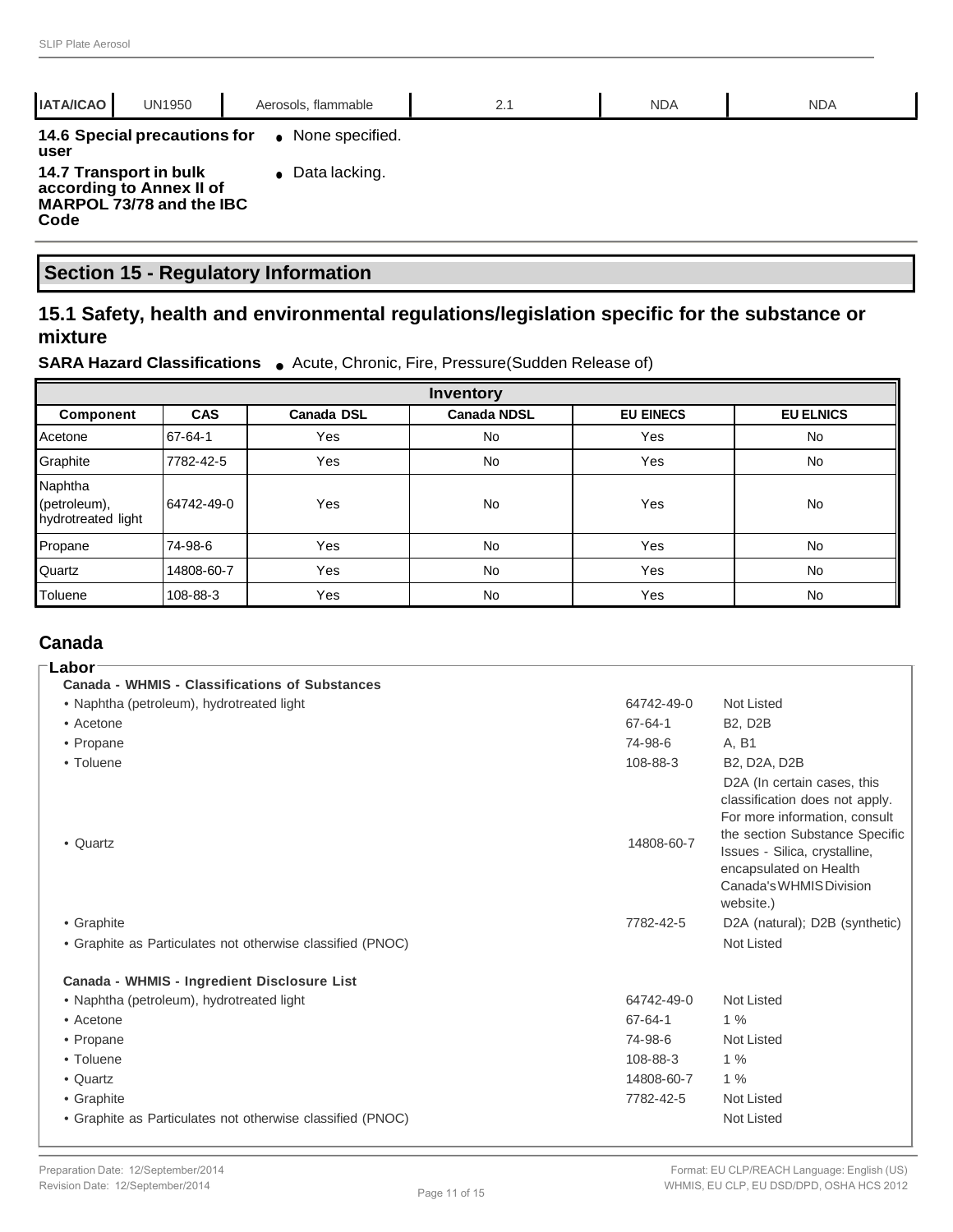| Environment <sup>-</sup>                                   |            |                                     |
|------------------------------------------------------------|------------|-------------------------------------|
| Canada - CEPA - Priority Substances List                   |            |                                     |
| • Naphtha (petroleum), hydrotreated light                  | 64742-49-0 | Not Listed                          |
| • Acetone                                                  | 67-64-1    | Not Listed                          |
| • Propane                                                  | 74-98-6    | Not Listed                          |
|                                                            |            | Priority Substance List 1           |
| • Toluene                                                  | 108-88-3   | (substance not considered<br>toxic) |
| • Quartz                                                   | 14808-60-7 | Not Listed                          |
| • Graphite                                                 | 7782-42-5  | Not Listed                          |
| • Graphite as Particulates not otherwise classified (PNOC) |            | Not Listed                          |

#### **Europe Other**

| • Naphtha (petroleum), hydrotreated light                  | 64742-49-0 | Not Listed |
|------------------------------------------------------------|------------|------------|
| • Acetone                                                  | 67-64-1    | Not Listed |
| • Propane                                                  | 74-98-6    | Not Listed |
| • Toluene                                                  | 108-88-3   | Not Listed |
| • Quartz                                                   | 14808-60-7 | Not Listed |
| • Graphite                                                 | 7782-42-5  | Not Listed |
| • Graphite as Particulates not otherwise classified (PNOC) |            | Not Listed |

### **United States**

### **Labor U.S. - OSHA - Process Safety Management - Highly Hazardous Chemicals** • Naphtha (petroleum), hydrotreated light 64742-49-0 Not Listed • Acetone 67-64-1 Not Listed • Propane 74-98-6 Not Listed • Toluene 108-88-3 Not Listed • Quartz 14808-60-7 Not Listed • Graphite 7782-42-5 Not Listed • Graphite as Particulates not otherwise classified (PNOC) Not Listed **U.S. - OSHA - Specifically Regulated Chemicals** • Naphtha (petroleum), hydrotreated light 64742-49-0 Not Listed • Acetone 67-64-1 Not Listed • Propane 74-98-6 Not Listed • Toluene 108-88-3 Not Listed • Quartz 14808-60-7 Not Listed • Graphite 7782-42-5 Not Listed • Graphite as Particulates not otherwise classified (PNOC) Not Listed

### **Environment**

| U.S. - CAA (Clean Air Act) - 1990 Hazardous Air Pollutants |            |            |
|------------------------------------------------------------|------------|------------|
| • Naphtha (petroleum), hydrotreated light                  | 64742-49-0 | Not Listed |
| • Acetone                                                  | 67-64-1    | Not Listed |
| • Propane                                                  | 74-98-6    | Not Listed |
| • Toluene                                                  | 108-88-3   |            |
| • Quartz                                                   | 14808-60-7 | Not Listed |
| • Graphite                                                 | 7782-42-5  | Not Listed |
| • Graphite as Particulates not otherwise classified (PNOC) |            | Not Listed |
|                                                            |            |            |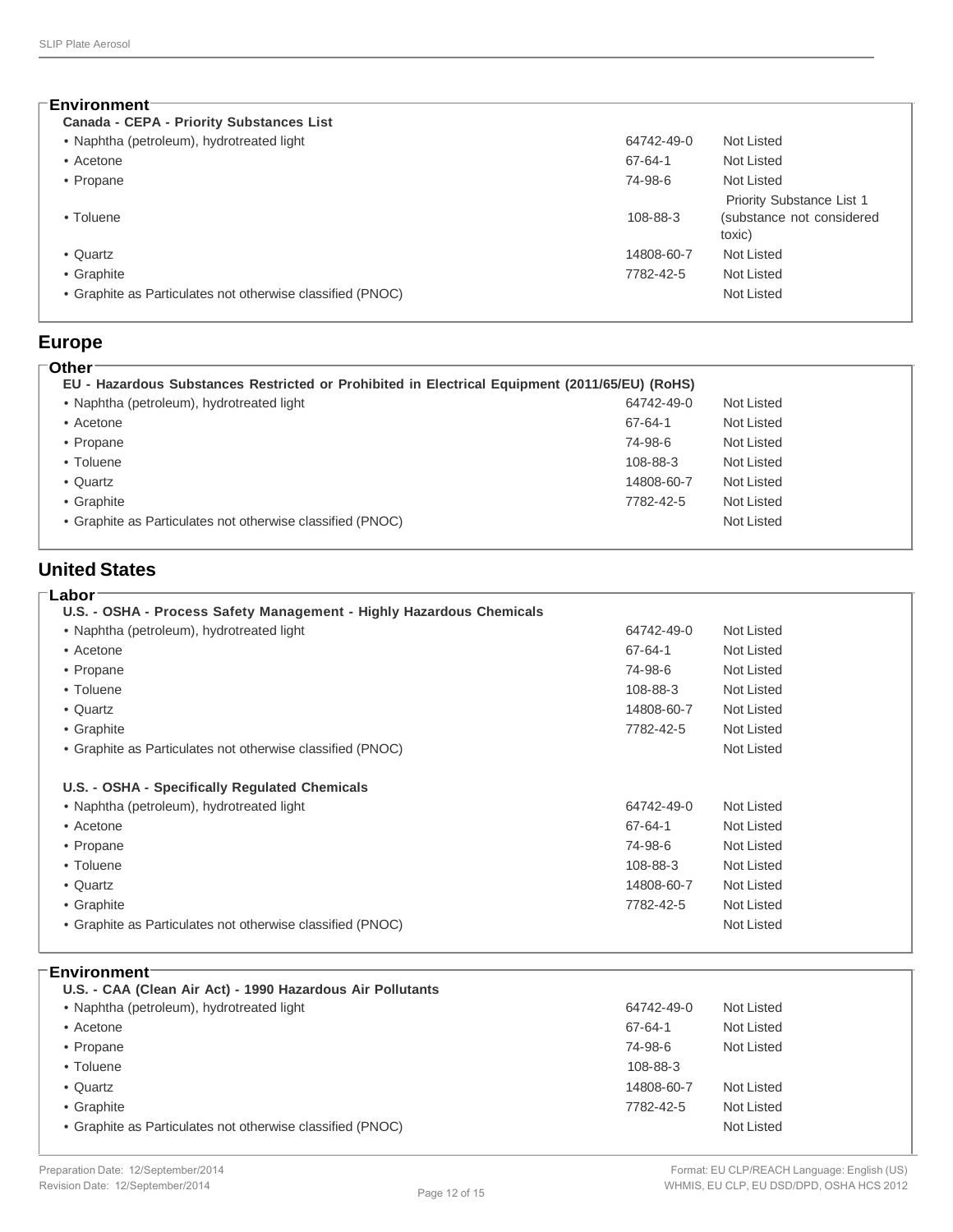| U.S. - CERCLA/SARA - Hazardous Substances and their Reportable Quantities<br>· Naphtha (petroleum), hydrotreated light | 64742-49-0    | Not Listed                                   |
|------------------------------------------------------------------------------------------------------------------------|---------------|----------------------------------------------|
| • Acetone                                                                                                              | 67-64-1       | 5000 lb final RQ; 2270 kg final<br><b>RQ</b> |
| • Propane                                                                                                              | 74-98-6       | <b>Not Listed</b>                            |
| • Toluene                                                                                                              | 108-88-3      | 1000 lb final RQ; 454 kg final<br>RQ.        |
| • Quartz                                                                                                               | 14808-60-7    | Not Listed                                   |
| • Graphite                                                                                                             | 7782-42-5     | <b>Not Listed</b>                            |
| • Graphite as Particulates not otherwise classified (PNOC)                                                             |               | Not Listed                                   |
| U.S. - CERCLA/SARA - Radionuclides and Their Reportable Quantities                                                     |               |                                              |
| • Naphtha (petroleum), hydrotreated light                                                                              | 64742-49-0    | <b>Not Listed</b>                            |
| • Acetone                                                                                                              | 67-64-1       | Not Listed                                   |
| • Propane                                                                                                              | 74-98-6       | Not Listed                                   |
| • Toluene                                                                                                              | 108-88-3      | Not Listed                                   |
| • Quartz                                                                                                               | 14808-60-7    | <b>Not Listed</b>                            |
| • Graphite                                                                                                             | 7782-42-5     | <b>Not Listed</b>                            |
| • Graphite as Particulates not otherwise classified (PNOC)                                                             |               | Not Listed                                   |
| U.S. - CERCLA/SARA - Section 302 Extremely Hazardous Substances EPCRA RQs                                              |               |                                              |
| • Naphtha (petroleum), hydrotreated light                                                                              | 64742-49-0    | Not Listed                                   |
| • Acetone                                                                                                              | 67-64-1       | Not Listed                                   |
| • Propane                                                                                                              | 74-98-6       | Not Listed                                   |
| • Toluene                                                                                                              | 108-88-3      | Not Listed                                   |
| • Quartz                                                                                                               | 14808-60-7    | Not Listed                                   |
| • Graphite                                                                                                             | 7782-42-5     | Not Listed                                   |
| • Graphite as Particulates not otherwise classified (PNOC)                                                             |               | Not Listed                                   |
| U.S. - CERCLA/SARA - Section 302 Extremely Hazardous Substances TPQs                                                   |               |                                              |
| • Naphtha (petroleum), hydrotreated light                                                                              | 64742-49-0    | Not Listed                                   |
| • Acetone                                                                                                              | $67 - 64 - 1$ | <b>Not Listed</b>                            |
| • Propane                                                                                                              | 74-98-6       | <b>Not Listed</b>                            |
| • Toluene                                                                                                              | 108-88-3      | Not Listed                                   |
| • Quartz                                                                                                               | 14808-60-7    | Not Listed                                   |
| • Graphite                                                                                                             | 7782-42-5     | <b>Not Listed</b>                            |
| • Graphite as Particulates not otherwise classified (PNOC)                                                             |               | Not Listed                                   |
| U.S. - CERCLA/SARA - Section 313 - Emission Reporting                                                                  |               |                                              |
| • Naphtha (petroleum), hydrotreated light                                                                              | 64742-49-0    | <b>Not Listed</b>                            |
| • Acetone                                                                                                              | $67 - 64 - 1$ | <b>Not Listed</b>                            |
| • Propane                                                                                                              | 74-98-6       | <b>Not Listed</b>                            |
|                                                                                                                        |               | 1.0 % de minimis                             |
| • Toluene                                                                                                              | 108-88-3      | concentration                                |
| • Quartz                                                                                                               | 14808-60-7    | Not Listed                                   |
| • Graphite                                                                                                             | 7782-42-5     | <b>Not Listed</b>                            |
| • Graphite as Particulates not otherwise classified (PNOC)                                                             |               | Not Listed                                   |
| U.S. - CERCLA/SARA - Section 313 - PBT Chemical Listing                                                                |               |                                              |
| • Naphtha (petroleum), hydrotreated light                                                                              | 64742-49-0    | Not Listed                                   |
| • Acetone                                                                                                              | 67-64-1       | Not Listed                                   |
| • Propane                                                                                                              | 74-98-6       | Not Listed                                   |
| • Toluene                                                                                                              | 108-88-3      | Not Listed                                   |
| • Quartz                                                                                                               | 14808-60-7    | Not Listed                                   |
|                                                                                                                        |               |                                              |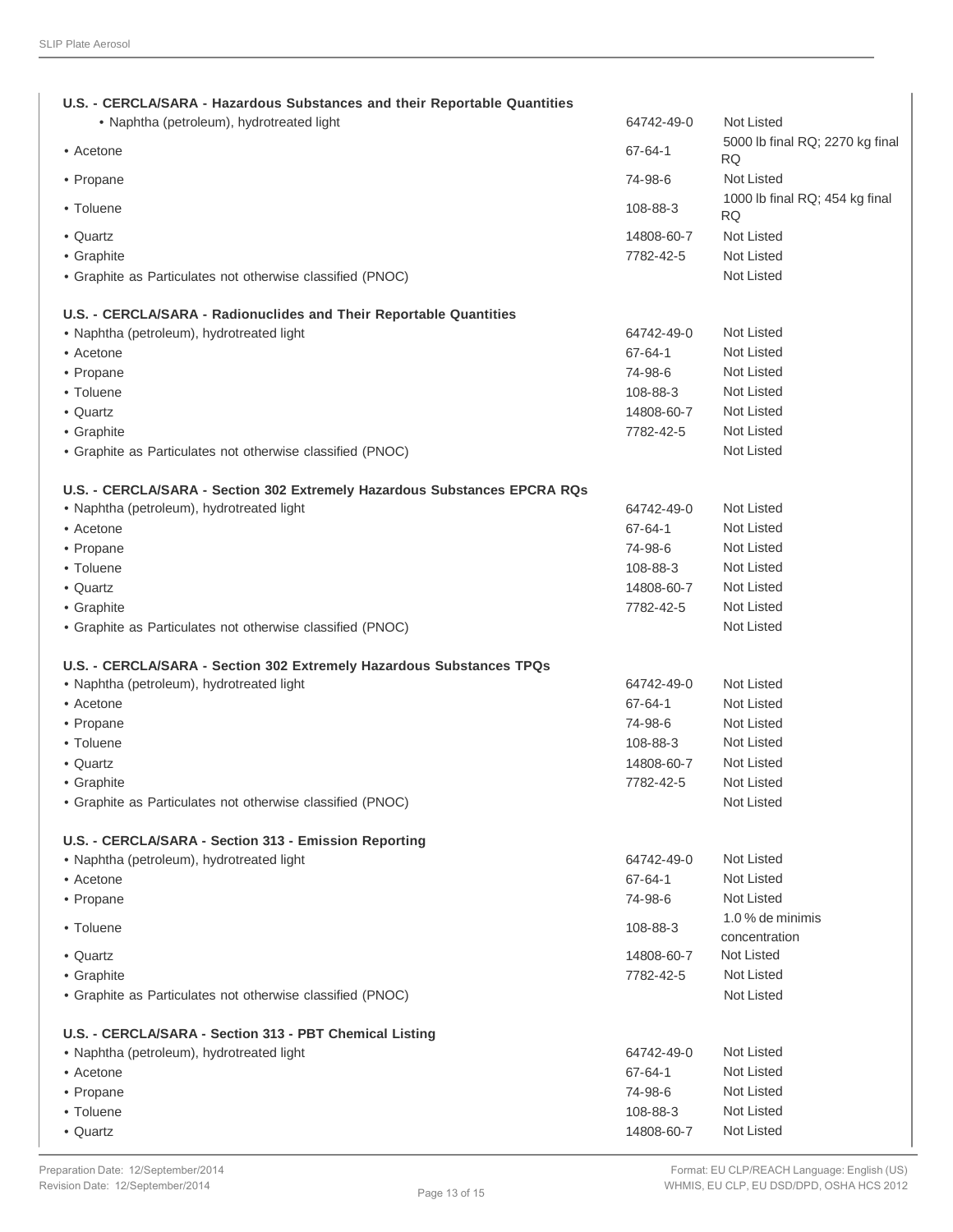**Environment**

• Graphite as Particulates not otherwise classified (PNOC) **Not Listed** Not Listed

### **United States - California**

• Graphite 7782-42-5 Not Listed

| U.S. - California - Proposition 65 - Carcinogens List                     |               |                                                                                |
|---------------------------------------------------------------------------|---------------|--------------------------------------------------------------------------------|
| • Naphtha (petroleum), hydrotreated light                                 | 64742-49-0    | Not Listed                                                                     |
| • Acetone                                                                 | 67-64-1       | Not Listed                                                                     |
| • Propane                                                                 | 74-98-6       | Not Listed                                                                     |
| • Toluene                                                                 | 108-88-3      | Not Listed                                                                     |
| • Quartz                                                                  | 14808-60-7    | carcinogen, initial date 10/1/88<br>(airborne particles of<br>respirable size) |
| • Graphite                                                                | 7782-42-5     | Not Listed                                                                     |
| • Graphite as Particulates not otherwise classified (PNOC)                |               | Not Listed                                                                     |
|                                                                           |               |                                                                                |
| U.S. - California - Proposition 65 - Developmental Toxicity               |               |                                                                                |
| • Naphtha (petroleum), hydrotreated light                                 | 64742-49-0    | Not Listed                                                                     |
| • Acetone                                                                 | $67 - 64 - 1$ | Not Listed                                                                     |
| • Propane                                                                 | 74-98-6       | Not Listed                                                                     |
| • Toluene                                                                 | 108-88-3      | developmental toxicity, initial<br>date 1/1/91                                 |
| • Quartz                                                                  | 14808-60-7    | Not Listed                                                                     |
| • Graphite                                                                | 7782-42-5     | Not Listed                                                                     |
| • Graphite as Particulates not otherwise classified (PNOC)                |               | <b>Not Listed</b>                                                              |
|                                                                           |               |                                                                                |
| U.S. - California - Proposition 65 - Maximum Allowable Dose Levels (MADL) |               |                                                                                |
| • Naphtha (petroleum), hydrotreated light                                 | 64742-49-0    | Not Listed                                                                     |
| • Acetone                                                                 | $67 - 64 - 1$ | Not Listed                                                                     |
| • Propane                                                                 | 74-98-6       | Not Listed                                                                     |
| • Toluene                                                                 | 108-88-3      | 7000 µg/day MADL (level<br>represents absorbed dose)                           |
| • Quartz                                                                  | 14808-60-7    | Not Listed                                                                     |
| • Graphite                                                                | 7782-42-5     | Not Listed                                                                     |
| • Graphite as Particulates not otherwise classified (PNOC)                |               | Not Listed                                                                     |
|                                                                           |               |                                                                                |
| U.S. - California - Proposition 65 - No Significant Risk Levels (NSRL)    |               |                                                                                |
| • Naphtha (petroleum), hydrotreated light                                 | 64742-49-0    | Not Listed                                                                     |
| • Acetone                                                                 | 67-64-1       | Not Listed                                                                     |
| • Propane                                                                 | 74-98-6       | Not Listed                                                                     |
| • Toluene                                                                 | 108-88-3      | Not Listed                                                                     |
| • Quartz                                                                  | 14808-60-7    | Not Listed                                                                     |
| • Graphite                                                                | 7782-42-5     | Not Listed                                                                     |
| • Graphite as Particulates not otherwise classified (PNOC)                |               | Not Listed                                                                     |
|                                                                           |               |                                                                                |
| U.S. - California - Proposition 65 - Reproductive Toxicity - Female       |               |                                                                                |
| • Naphtha (petroleum), hydrotreated light                                 | 64742-49-0    | Not Listed                                                                     |
| • Acetone                                                                 | $67 - 64 - 1$ | Not Listed                                                                     |
| • Propane                                                                 | 74-98-6       | Not Listed                                                                     |
| • Toluene                                                                 | 108-88-3      | female reproductive toxicity,<br>initial date 8/7/09                           |
| • Quartz                                                                  | 14808-60-7    | Not Listed                                                                     |
| • Graphite                                                                | 7782-42-5     | Not Listed                                                                     |
| • Graphite as Particulates not otherwise classified (PNOC)                |               | Not Listed                                                                     |